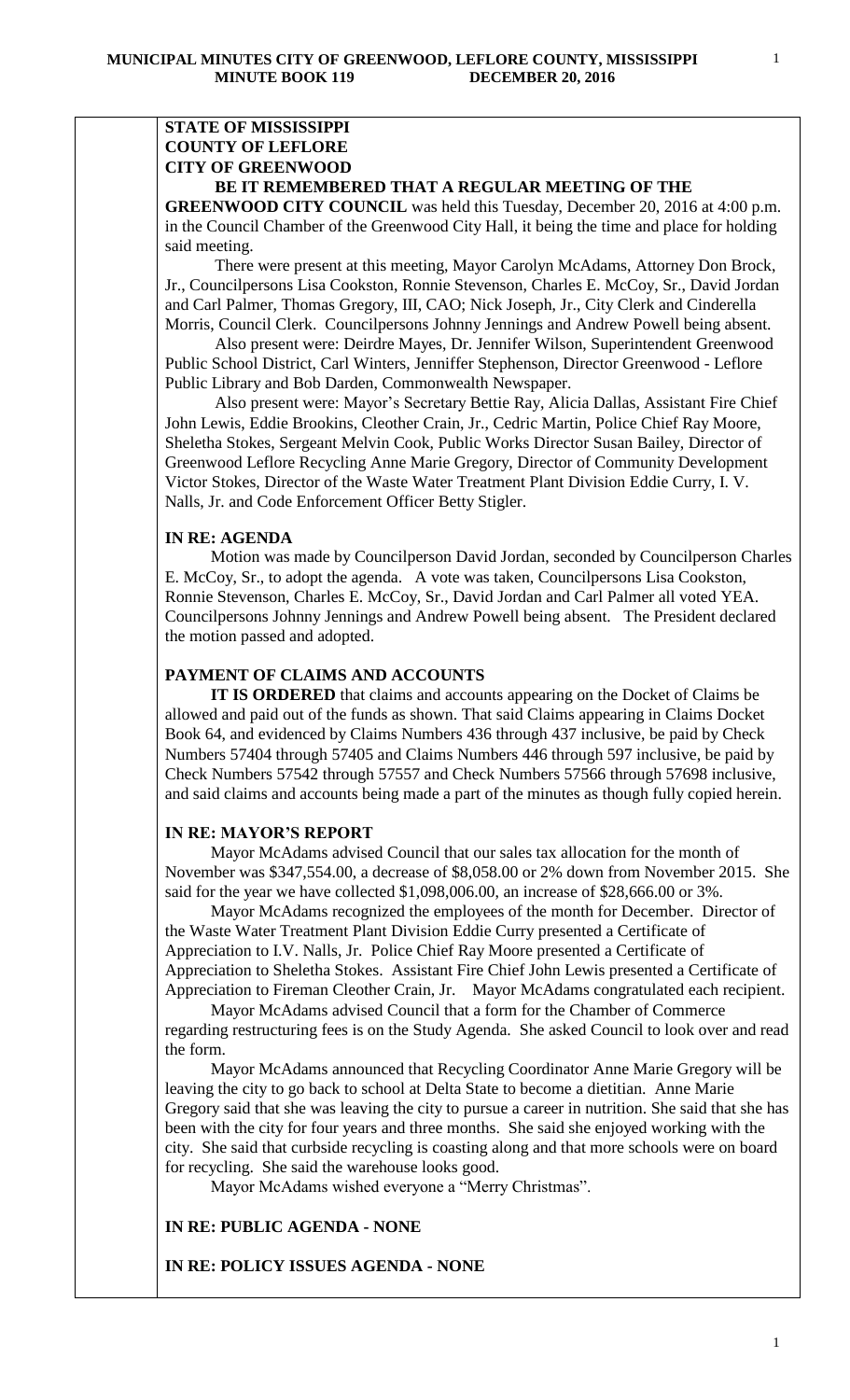# **IN RE: ROUTINE AGENDA IN RE: CONSENT AGENDA IN RE: MINUTES**

 Motion was made by Councilperson Charles E. McCoy, Sr., seconded by Councilperson Carl Palmer, to adopt the minutes of the December 6, 2016 City Council meeting. A vote was taken, Councilpersons Lisa Cookston, Ronnie Stevenson, Charles E. McCoy, Sr., David Jordan and Carl Palmer being all voted YEA. Councilpersons Johnny Jennings and Andrew Powell being absent. The President declared the motion passed and adopted.

**ORDER OF THE CITY COUNCIL RECEIVING THE PRIVILEGE LICENSES REPORT OF THE CITY CLERK FOR THE MONTH OF NOVEMBER, 2016** - **Adopted Unanimously** 

**ORDER OF THE CITY COUNCIL RECEIVING THE FINANCIAL REPORT OF THE CITY CLERK FOR THE MONTH OF NOVEMBER, 2016 - Adopted Unanimously**

**A RESOLUTION AUTHORIZING A DONATION IN THE AMOUNT OF \$9,000 TO OUR HOUSE, INC.** - **Adopted Unanimously** 

**A RESOLUTION AUTHORIZING A DONATION IN THE AMOUNT OF \$5,000 TO THE GREENWOOD INTERFAITH MINISTRIES COMMUNITY KITCHEN** - **Adopted Unanimously** 

**AN ORDER REVISING THE BUDGET FOR THE FISCAL YEAR 2016-2017 AS AUTHORIZED BY CHAPTER 519 OF LAWS OF MISSISSIPPI FOR 1985.**

**WHEREAS**, provisions of Chapter 519 of the Laws of Mississippi of 1985, as amended, municipal budgets for fiscal year may be revised under circumstances as set forth therein and;

**WHEREAS**, it affirmatively appears that there remains in certain funds an unexpended sum not needed or expected to be needed for the purpose or purposes for which it was appropriated in said budget and that the same should be transferred to another code where needed.

 **IT IS THEREFORE, ORDERED** that the budget for the fiscal year beginning October 1, 2016 and ending September 30, 2017, be and the same is hereby revised and amended so as to make the following changes, to wit:

It is requested that the budget for 24" Sewer Main, Sewer Enterprise Fund and Sewer Revenue Bond Fund for the fiscal year ending September 30, 2017 be amended and changed as follows, to wit:

|               | <b>ACCOUNT DESCRIPTION</b>                                    | <b>CURRENT</b>             |                 | INCREASE DECREASE NEW |                |
|---------------|---------------------------------------------------------------|----------------------------|-----------------|-----------------------|----------------|
| <b>NUMBER</b> |                                                               | <b>BUDGET</b>              |                 |                       | <b>BUDGET</b>  |
|               | 123-000-398 Retained Revenues                                 | <b>S</b>                   | .00 \$50,800.00 | \$                    | 50,800.00      |
|               | 123-550-900 Operating Transfer Out \$                         |                            | .00 \$50,800.00 | S                     | 50,800.00      |
|               | 410-000-382 Operating Transf. In                              | \$4,941,405.00 \$50,800.00 |                 |                       | \$4,992,205.00 |
|               | 410-236-780 Sewer Line Extension                              | $\mathcal{S}$              | .00 \$50,800.00 | S                     | 50,800.00      |
|               | 411-000-381 Operating Transfer In                             | \$ 341,580.00 \$50,800.00  |                 |                       | \$ 392,380.00  |
|               | 411-550-950 Operating Transfer Out \$6,197,858.00 \$50,800.00 |                            |                 |                       | \$6,248,658.00 |
|               |                                                               |                            |                 |                       |                |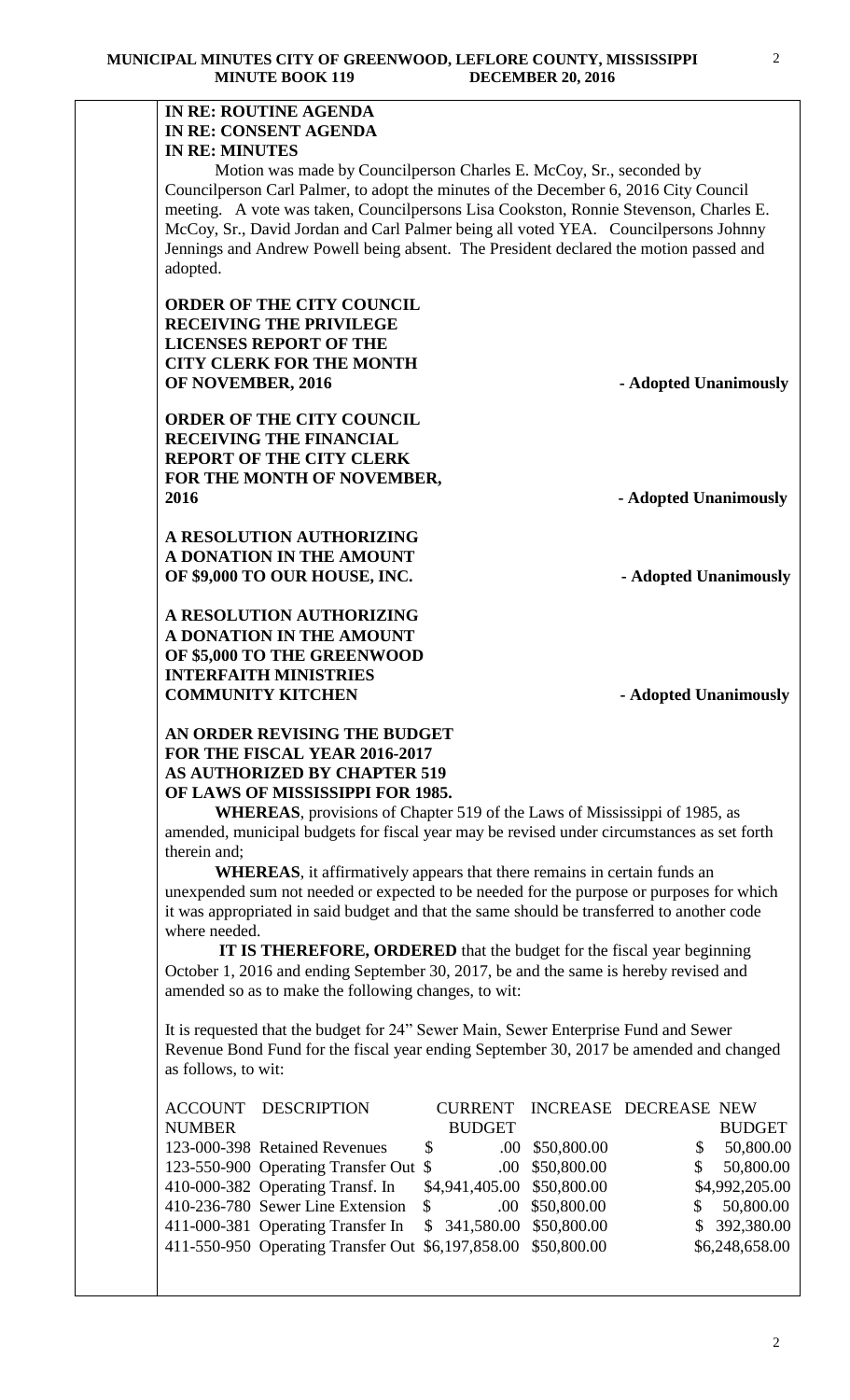#### **MUNICIPAL MINUTES CITY OF GREENWOOD, LEFLORE COUNTY, MISSISSIPPI MINUTE BOOK 119 DECEMBER 20, 2016**



Carl Palmer X

3

3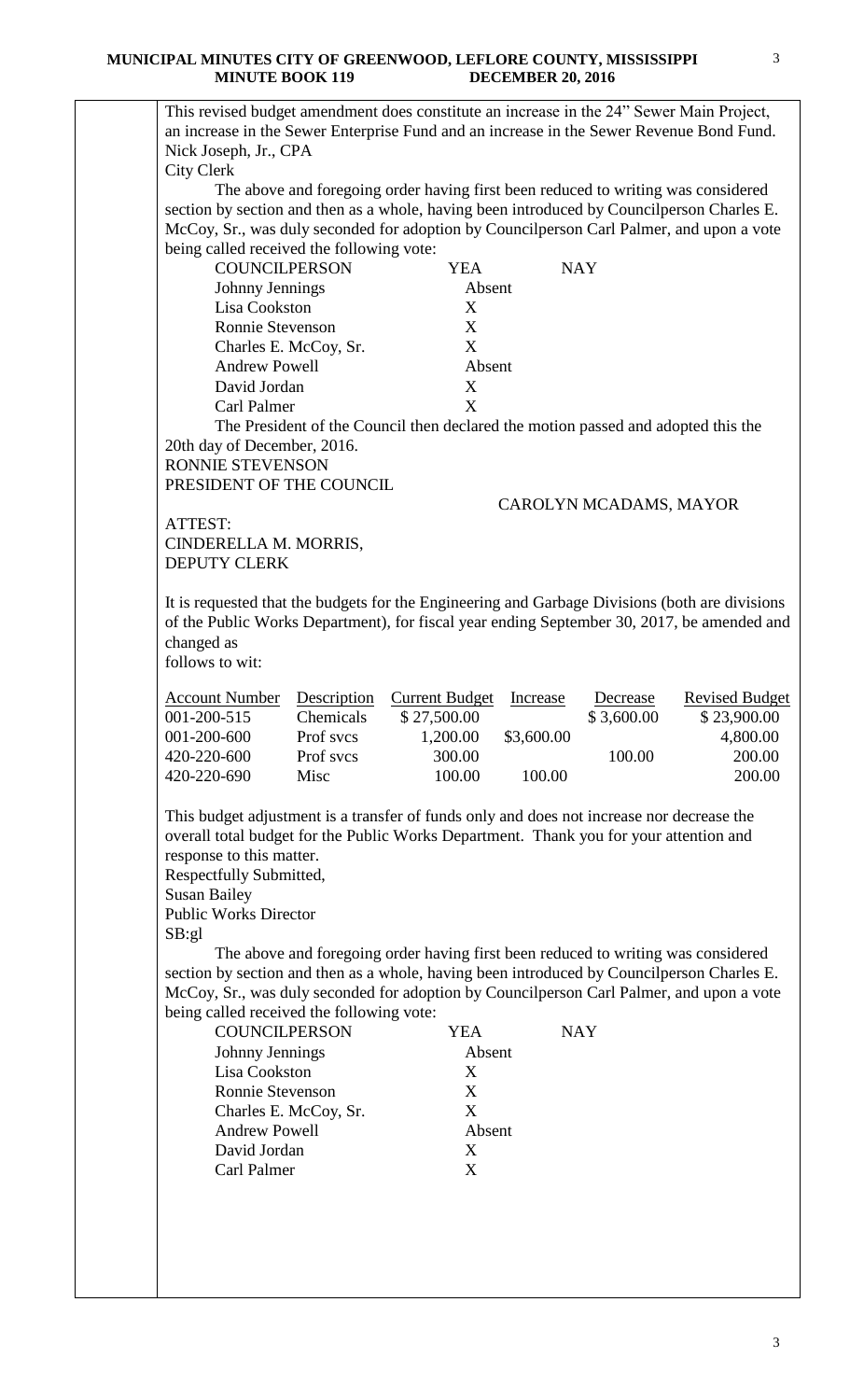|                                                                                                                                                                                                                                                                                                                                                                                                                                                                                                                                                                                                           |                                                                                                                                                                                                                                            |                | DLCL/MDLIX 20, 2010  |                          |                           |  |  |  |
|-----------------------------------------------------------------------------------------------------------------------------------------------------------------------------------------------------------------------------------------------------------------------------------------------------------------------------------------------------------------------------------------------------------------------------------------------------------------------------------------------------------------------------------------------------------------------------------------------------------|--------------------------------------------------------------------------------------------------------------------------------------------------------------------------------------------------------------------------------------------|----------------|----------------------|--------------------------|---------------------------|--|--|--|
| The President of the Council then declared the motion passed and adopted this the<br>20th day of December, 2016.<br>RONNIE STEVENSON                                                                                                                                                                                                                                                                                                                                                                                                                                                                      |                                                                                                                                                                                                                                            |                |                      |                          |                           |  |  |  |
|                                                                                                                                                                                                                                                                                                                                                                                                                                                                                                                                                                                                           | PRESIDENT OF THE COUNCIL                                                                                                                                                                                                                   |                |                      |                          |                           |  |  |  |
|                                                                                                                                                                                                                                                                                                                                                                                                                                                                                                                                                                                                           |                                                                                                                                                                                                                                            |                |                      | CAROLYN MCADAMS, MAYOR   |                           |  |  |  |
| ATTEST:<br>CINDERELLA M. MORRIS,                                                                                                                                                                                                                                                                                                                                                                                                                                                                                                                                                                          |                                                                                                                                                                                                                                            |                |                      |                          |                           |  |  |  |
| <b>DEPUTY CLERK</b>                                                                                                                                                                                                                                                                                                                                                                                                                                                                                                                                                                                       |                                                                                                                                                                                                                                            |                |                      |                          |                           |  |  |  |
|                                                                                                                                                                                                                                                                                                                                                                                                                                                                                                                                                                                                           |                                                                                                                                                                                                                                            |                |                      |                          |                           |  |  |  |
|                                                                                                                                                                                                                                                                                                                                                                                                                                                                                                                                                                                                           | It is requested that the budget for Industrial Rent-Milwaukee Electric Tool, General Fund-<br>Street Department and General Fund-Parks Department for fiscal year ending September 30,<br>2017, be amended and changed as follows, to wit: |                |                      |                          |                           |  |  |  |
| <b>ACCOUNT DESCRIPTION</b>                                                                                                                                                                                                                                                                                                                                                                                                                                                                                                                                                                                |                                                                                                                                                                                                                                            | <b>CURRENT</b> |                      | <b>INCREASE DECREASE</b> | <b>NEW</b>                |  |  |  |
| <b>NUMBER</b>                                                                                                                                                                                                                                                                                                                                                                                                                                                                                                                                                                                             |                                                                                                                                                                                                                                            | <b>BUDGET</b>  |                      |                          | <b>BUDGET</b>             |  |  |  |
|                                                                                                                                                                                                                                                                                                                                                                                                                                                                                                                                                                                                           | 255-000-398 Begin. Fund Bal.                                                                                                                                                                                                               | $\mathbb{S}$   | \$144,937.00<br>.00. |                          | \$144,937.00              |  |  |  |
|                                                                                                                                                                                                                                                                                                                                                                                                                                                                                                                                                                                                           | 255-451-900 Operating Trans Out \$                                                                                                                                                                                                         |                | \$144,937.00<br>.00. |                          | \$144,937.00              |  |  |  |
| 001-000-381 Operating Transfers \$1,170,616.00                                                                                                                                                                                                                                                                                                                                                                                                                                                                                                                                                            |                                                                                                                                                                                                                                            |                | \$144,937.00         |                          | \$1,315,553.00            |  |  |  |
| 001-201-730 Machinery & Equip. $$$                                                                                                                                                                                                                                                                                                                                                                                                                                                                                                                                                                        |                                                                                                                                                                                                                                            | 2,000.00       | \$124,937.00         |                          | \$126,937.00              |  |  |  |
| 001-341-730 Machinery & Equip. \$                                                                                                                                                                                                                                                                                                                                                                                                                                                                                                                                                                         |                                                                                                                                                                                                                                            | 1,030.00       | \$20,000.00          |                          | $\mathbb{S}$<br>21,030.00 |  |  |  |
|                                                                                                                                                                                                                                                                                                                                                                                                                                                                                                                                                                                                           |                                                                                                                                                                                                                                            |                |                      |                          |                           |  |  |  |
| This revised budget amendment constitutes an increase in the Industrial Rent-Milwaukee<br>Electric Tool, an increase to the General Fund -Street Department and an increase to the<br>General Fund-Park Commission Maintenance.<br>Nick Joseph, Jr., CPA<br><b>City Clerk</b><br>The above and foregoing order having first been reduced to writing was considered<br>section by section and then as a whole, having been introduced by Councilperson Charles E.<br>McCoy, Sr., was duly seconded for adoption by Councilperson Carl Palmer, and upon a vote<br>being called received the following vote: |                                                                                                                                                                                                                                            |                |                      |                          |                           |  |  |  |
|                                                                                                                                                                                                                                                                                                                                                                                                                                                                                                                                                                                                           |                                                                                                                                                                                                                                            |                |                      |                          |                           |  |  |  |
|                                                                                                                                                                                                                                                                                                                                                                                                                                                                                                                                                                                                           | COUNCILPERSON                                                                                                                                                                                                                              | <b>YEA</b>     | <b>NAY</b>           |                          |                           |  |  |  |
| Johnny Jennings<br>Lisa Cookston                                                                                                                                                                                                                                                                                                                                                                                                                                                                                                                                                                          |                                                                                                                                                                                                                                            | Absent<br>X    |                      |                          |                           |  |  |  |
|                                                                                                                                                                                                                                                                                                                                                                                                                                                                                                                                                                                                           |                                                                                                                                                                                                                                            | X              |                      |                          |                           |  |  |  |
| Ronnie Stevenson<br>X                                                                                                                                                                                                                                                                                                                                                                                                                                                                                                                                                                                     |                                                                                                                                                                                                                                            |                |                      |                          |                           |  |  |  |
| Charles E. McCoy, Sr.                                                                                                                                                                                                                                                                                                                                                                                                                                                                                                                                                                                     |                                                                                                                                                                                                                                            |                |                      |                          |                           |  |  |  |
| <b>Andrew Powell</b><br>Absent<br>David Jordan                                                                                                                                                                                                                                                                                                                                                                                                                                                                                                                                                            |                                                                                                                                                                                                                                            |                |                      |                          |                           |  |  |  |
|                                                                                                                                                                                                                                                                                                                                                                                                                                                                                                                                                                                                           |                                                                                                                                                                                                                                            | X              |                      |                          |                           |  |  |  |
| X<br>Carl Palmer                                                                                                                                                                                                                                                                                                                                                                                                                                                                                                                                                                                          |                                                                                                                                                                                                                                            |                |                      |                          |                           |  |  |  |
| The President of the Council then declared the motion passed and adopted this the<br>20th day of December, 2016.                                                                                                                                                                                                                                                                                                                                                                                                                                                                                          |                                                                                                                                                                                                                                            |                |                      |                          |                           |  |  |  |
| <b>RONNIE STEVENSON</b>                                                                                                                                                                                                                                                                                                                                                                                                                                                                                                                                                                                   |                                                                                                                                                                                                                                            |                |                      |                          |                           |  |  |  |
|                                                                                                                                                                                                                                                                                                                                                                                                                                                                                                                                                                                                           | PRESIDENT OF THE COUNCIL                                                                                                                                                                                                                   |                |                      |                          |                           |  |  |  |
|                                                                                                                                                                                                                                                                                                                                                                                                                                                                                                                                                                                                           |                                                                                                                                                                                                                                            |                |                      | CAROLYN MCADAMS, MAYOR   |                           |  |  |  |
| ATTEST:                                                                                                                                                                                                                                                                                                                                                                                                                                                                                                                                                                                                   |                                                                                                                                                                                                                                            |                |                      |                          |                           |  |  |  |
| CINDERELLA M. MORRIS,                                                                                                                                                                                                                                                                                                                                                                                                                                                                                                                                                                                     |                                                                                                                                                                                                                                            |                |                      |                          |                           |  |  |  |
| <b>DEPUTY CLERK</b>                                                                                                                                                                                                                                                                                                                                                                                                                                                                                                                                                                                       |                                                                                                                                                                                                                                            |                |                      |                          |                           |  |  |  |
|                                                                                                                                                                                                                                                                                                                                                                                                                                                                                                                                                                                                           |                                                                                                                                                                                                                                            |                |                      |                          |                           |  |  |  |
| It is requested that the budget for the Police Department for fiscal year ending September 30,<br>2017 be amended and changed as follows, to wit:                                                                                                                                                                                                                                                                                                                                                                                                                                                         |                                                                                                                                                                                                                                            |                |                      |                          |                           |  |  |  |
| <b>Account</b>                                                                                                                                                                                                                                                                                                                                                                                                                                                                                                                                                                                            |                                                                                                                                                                                                                                            | <b>Current</b> |                      |                          | <b>Revised</b>            |  |  |  |
| <b>Number</b>                                                                                                                                                                                                                                                                                                                                                                                                                                                                                                                                                                                             | <b>Description</b>                                                                                                                                                                                                                         | <b>Budget</b>  | <b>Increase</b>      | <b>Decrease</b>          | <b>Budget</b>             |  |  |  |
| 001-100-416                                                                                                                                                                                                                                                                                                                                                                                                                                                                                                                                                                                               | Captains                                                                                                                                                                                                                                   | \$207,472.00   |                      | \$4,000.00               | \$203,472.00              |  |  |  |
| 001-100-475                                                                                                                                                                                                                                                                                                                                                                                                                                                                                                                                                                                               | Workmans'                                                                                                                                                                                                                                  |                |                      |                          |                           |  |  |  |
|                                                                                                                                                                                                                                                                                                                                                                                                                                                                                                                                                                                                           | Comp                                                                                                                                                                                                                                       | \$43,000.00    | \$4,000.00           |                          | \$47,000.00               |  |  |  |
| 001-100-602                                                                                                                                                                                                                                                                                                                                                                                                                                                                                                                                                                                               | Jail                                                                                                                                                                                                                                       | \$300,000.00   |                      | \$12,000.00              | \$288,000.00              |  |  |  |
| 001-100-730                                                                                                                                                                                                                                                                                                                                                                                                                                                                                                                                                                                               | Machine &                                                                                                                                                                                                                                  |                |                      |                          |                           |  |  |  |
|                                                                                                                                                                                                                                                                                                                                                                                                                                                                                                                                                                                                           | Equip                                                                                                                                                                                                                                      | \$7,500.00     | \$12,000.00          |                          | \$19,500.00               |  |  |  |
|                                                                                                                                                                                                                                                                                                                                                                                                                                                                                                                                                                                                           |                                                                                                                                                                                                                                            |                |                      |                          |                           |  |  |  |
| <b>Total</b>                                                                                                                                                                                                                                                                                                                                                                                                                                                                                                                                                                                              |                                                                                                                                                                                                                                            | \$557,972.00   | \$16,000.00          | \$16,000.00              | \$557,972.00              |  |  |  |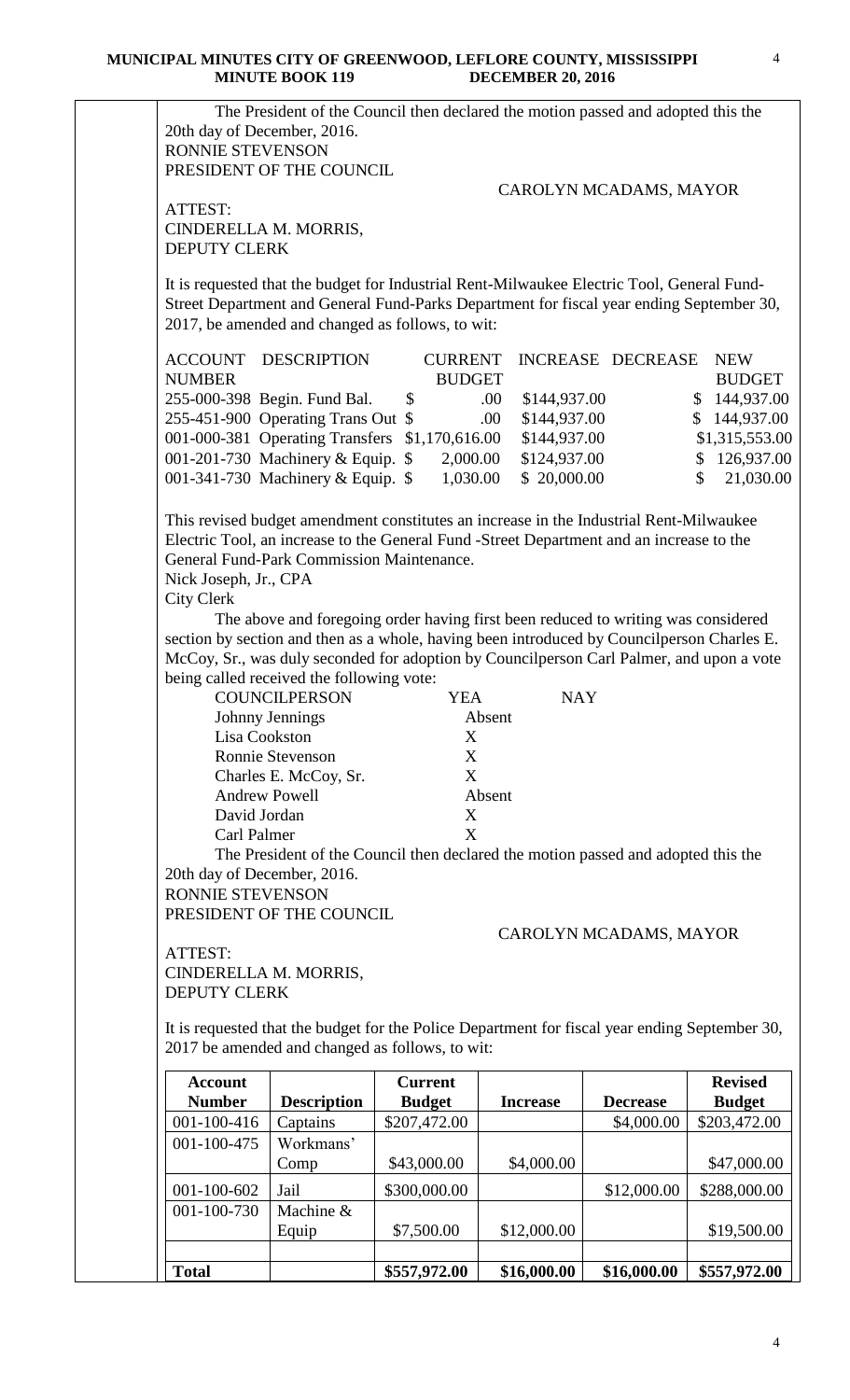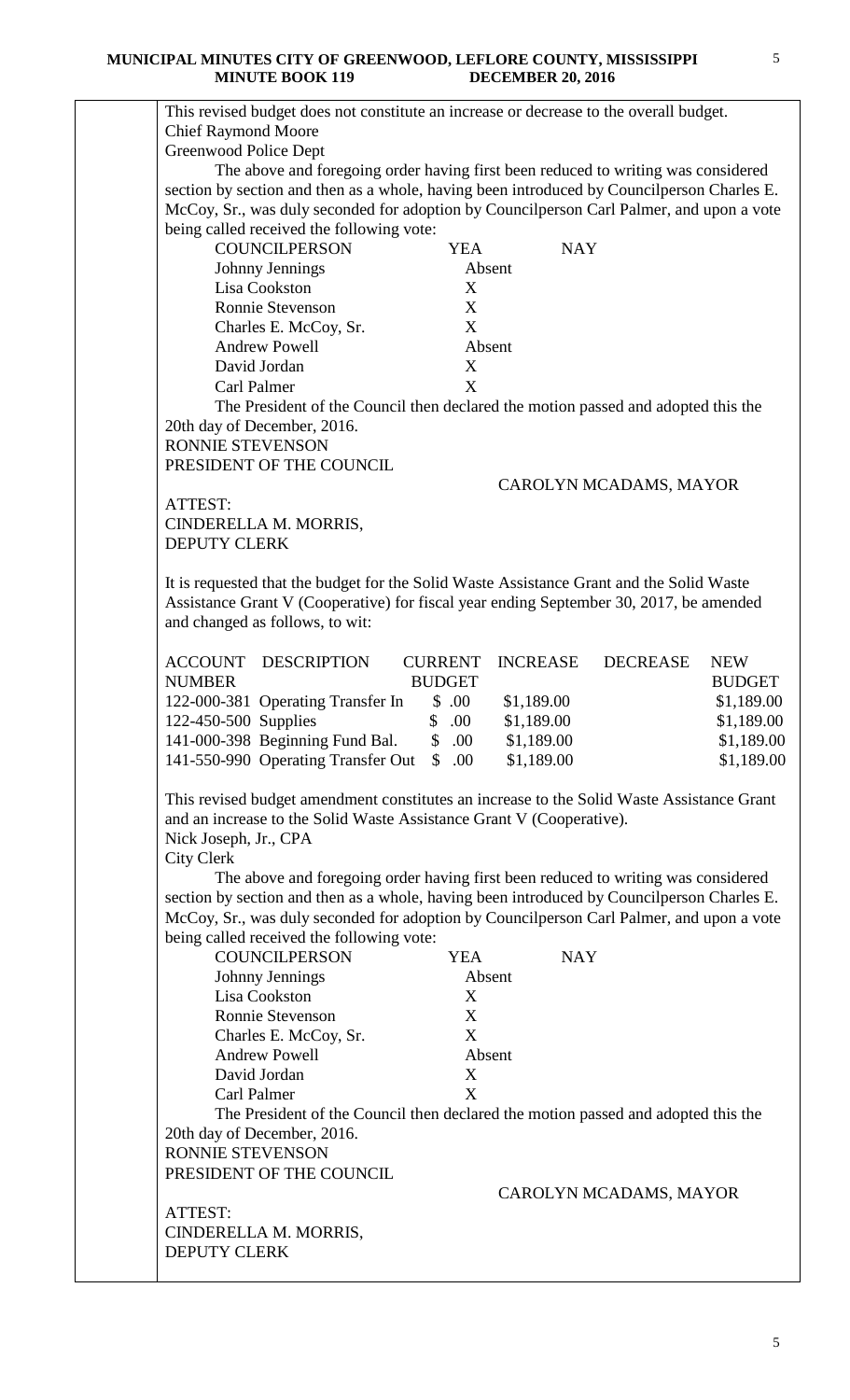## **RESOLUTION AUTHORIZING THE MAYOR AND CITY CLERK TO DO ALL THINGS REASONABLE AND NECESSARY TO PAY ALL OBLIGATIONS ON THE DOCKET OF CLAIMS**

**WHEREAS**, the City from time to time incurs necessary reasonable expenses; and,

**WHEREAS**, all lawful obligations should be timely paid.

# **NOW, THEREFORE, BE IT RESOLVED BY THE COUNCIL OF THE CITY OF GREENWOOD, LEFLORE COUNTY, MISSISSIPPI**:

**SECTION 1**: The Mayor and the City Clerk should be and they are hereby authorized to do all things reasonable and necessary to pay all those obligations listed in the **"DOCKET OF CLAIMS," BOOK 64, CITY OF GREENWOOD, DECEMBER 20, 2016, CITY COUNCIL MEETING.**

The above and foregoing resolution, after having been first reduced to writing and read by the Clerk of the Council, was introduced by Councilperson Charles E. McCoy, Sr., seconded by Councilperson Carl Palmer, and was adopted by the following roll call to-wit:

> YEAS NAYS Johnny Jennings - Absent Lisa Cookston Ronnie Stevenson Charles E. McCoy, Sr. Andrew Powell - Absent David Jordan Carl Palmer

# **IN RE: APPOINTMENT AGENDA A RESOLUTION CONFIRMING THE REAPPOINTMENT OF DEIRDRE R. MAYES TO THE BOARD OF TRUSTEES OF THE GREENWOOD PUBLIC SCHOOL DISTRICT** - **Adopted Unanimously**

 Deirdre Mayes stated that the Greenwood Public School District will be restored to its successful status. She said she did not know how long she will get to serve on the board because of the possible consolidation of the Greenwood and Leflore County districts with a countywide school board to be phased in from 2019 to 2021. She said she felt confident that the consolidation would not take place.

 Dr. Jennifer Wilson, Superintendent Greenwood Public School District, thanked the Mayor and Council for their support. She said they had their end of the year celebration. She said will start a pre-kindergarten early learning collaborative in January. Dr. Wilson said they have what it takes to move this district forward.

**IN RE: STUDY AGENDA -** Chamber of Commerce Membership Brochure

Councilperson Johnny Jennings entered the meeting at this time.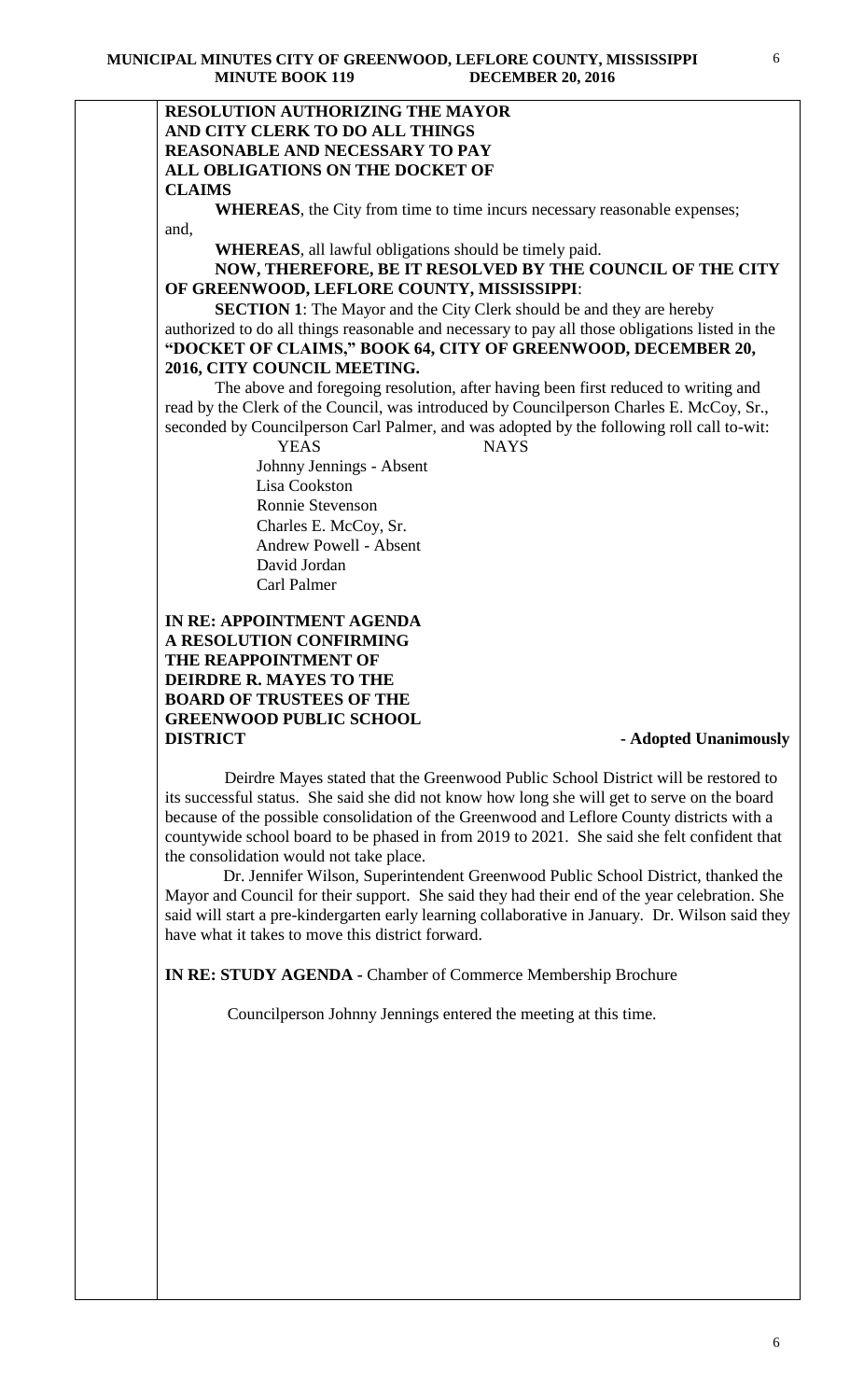| <b>MINUTE BOOK 119</b><br><b>DECEMBER 20, 2016</b>                    |
|-----------------------------------------------------------------------|
| THERE BEING NO FURTHER BUSINESS, THIS MEETING WAS<br><b>ADJOURNED</b> |
| RONNIE STEVENSON, PRESIDENT                                           |
| JOHNNY JENNINGS, VICE PRESIDENT                                       |
| <b>LISA COOKSTON</b>                                                  |
| <b>CHARLES E. MCCOY, SR.</b>                                          |
| <b>ANDREW POWELL</b>                                                  |
| <b>DAVID JORDAN</b>                                                   |
| <b>CARL PALMER</b>                                                    |
| <b>CERTIFIED BY:</b>                                                  |
| NICK JOSEPH, JR.,<br><b>CITY CLERK</b>                                |
|                                                                       |
|                                                                       |
|                                                                       |
|                                                                       |
|                                                                       |
|                                                                       |
|                                                                       |
|                                                                       |
|                                                                       |